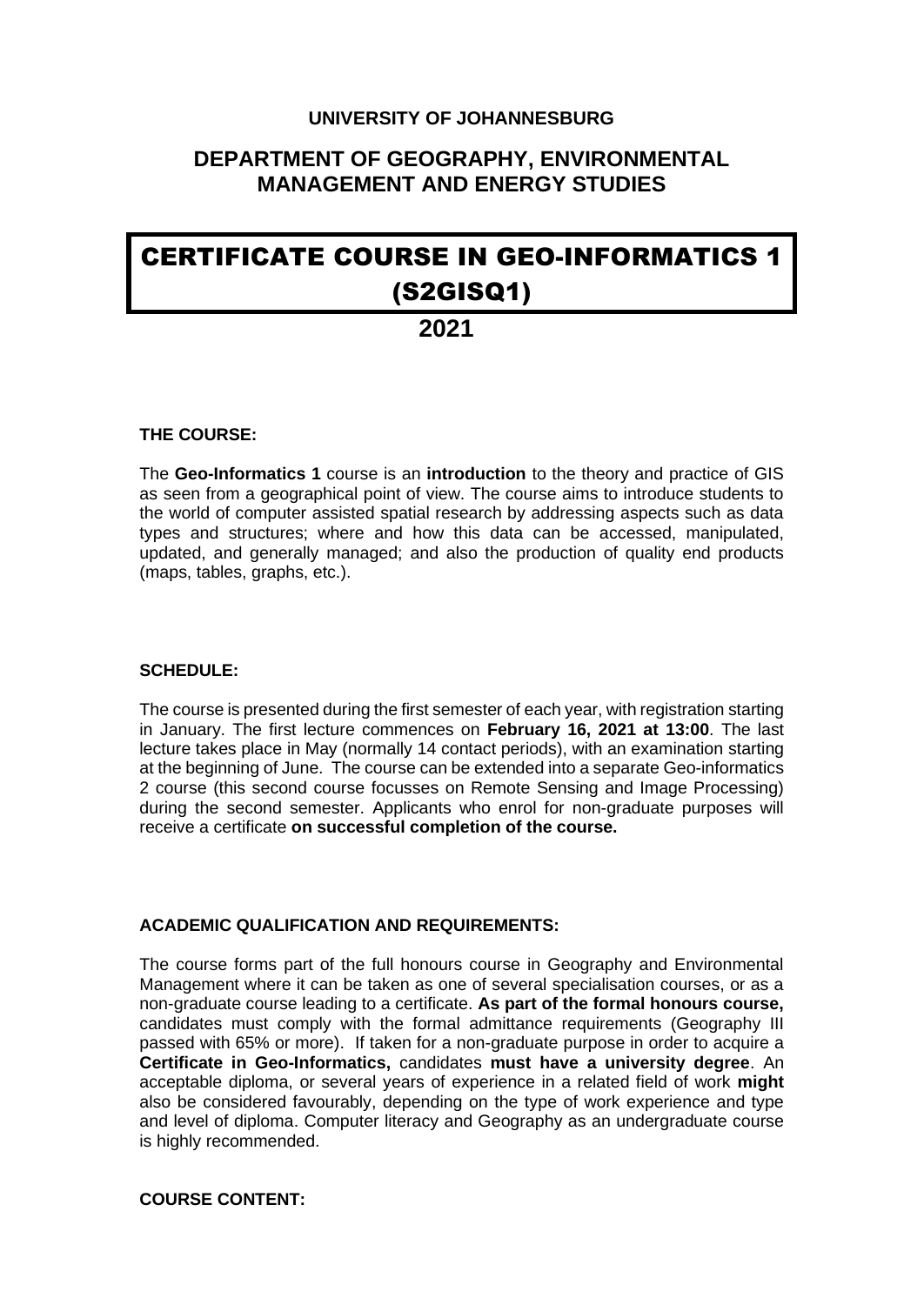The course consists of the following themes which will be covered both through theory and practical sessions. Please note that the course uses Environmental Systems Research Institute's (ESRI®) ArcGIS computing software to run all practical exercises.

- 1. Introducing GIS
- 2. Coordinate systems
	- Geographic coordinate system
	- Map projections
	- Projected coordinate systems
- 3. Spatial data models
	- Vector data model
	- Raster data model
- 4. Spatial data acquisition
	- Data availability
	- Conversion of existing data
	- Creating new data
- 5. Geometric transformations
	- Geometric transformation
	- Root Mean Square (RMS) Error
	- Resampling of pixel values
- 6. Spatial data accuracy
	- Location errors
	- Topological errors
	- Topological editing
	- Non-topological editing
- 7. Attribute data and management
	- Attribute data in GIS
	- Attribute data entry
	- Attribute data manipulation
- 8. GIS data display and cartography
	- Cartographic symbolisation
	- Types of maps
	- Typography
	- Map design
	- Map production
- 9. Data exploration
	- Map-based data manipulation
	- Attribute data query
	- Spatial data query
	- Raster data query
- 10. Vector data analysis
	- Buffering
	- Overlay
	- Feature manipulation
- 11. Raster data analysis
	- Local operations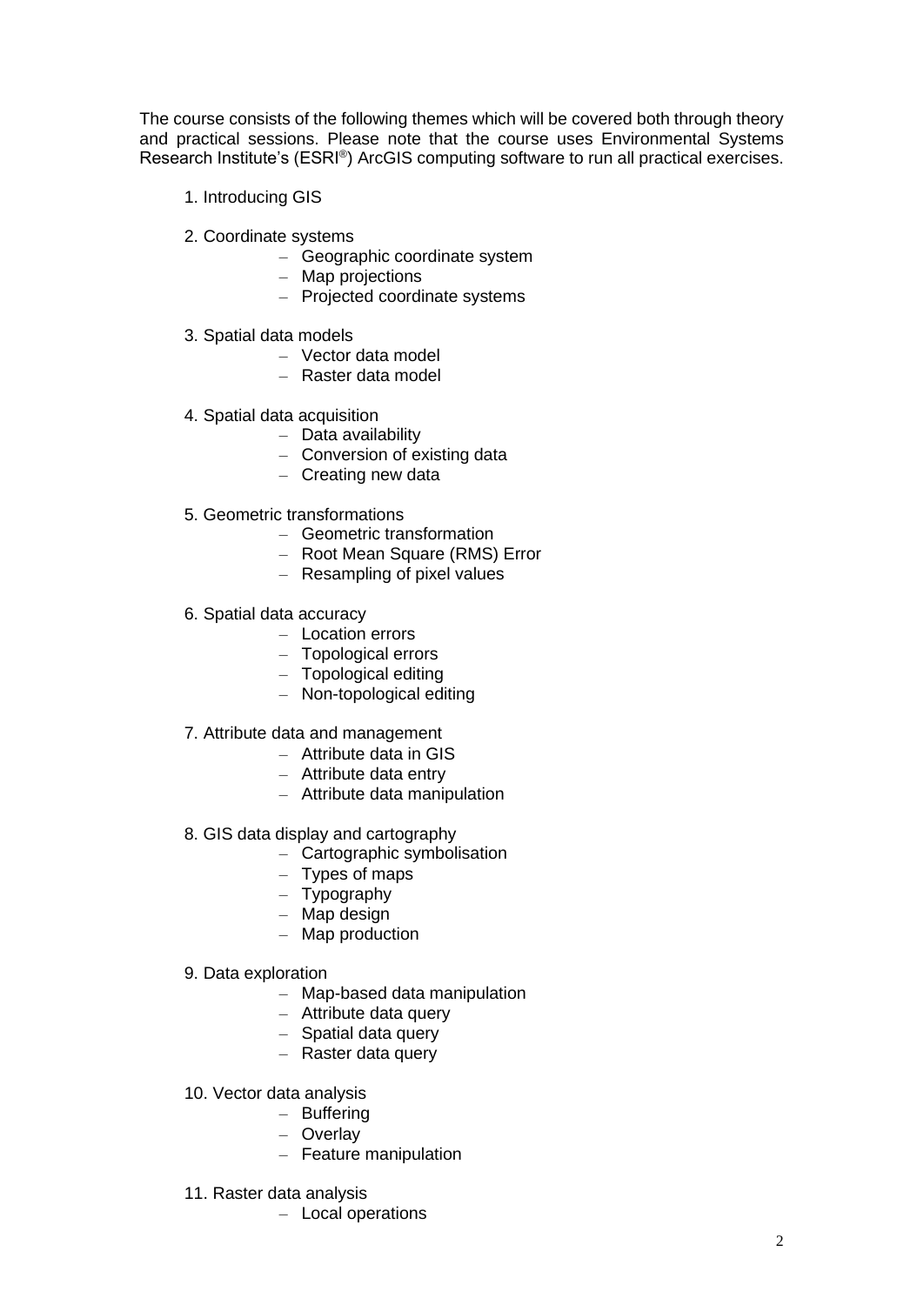- Neighbourhood operations
- Zonal operations
- Map algebra
- 12. Terrain mapping and analysis
	- Terrain mapping and analysis
	- Slope and aspect
	- Viewshed analysis
	- Applications of viewshed analysis
	- Watershed analysis
	- Applications of watershed analysis
- 13. Spatial interpolation
	- Elements of spatial interpolation
	- Global methods
	- Local methods
	- Kriging

#### 14. GIS Modeling

- Types of GIS models
- Modelling process
- The role of GIS in modelling

#### **FEES:**

It is preferred that the course is delivered face-to-face, considering the technical contents involved in it. However the COVID-19 pandemic has forced us to minimise face-to-face sessions and instead use remote method of learning and teaching. Given the need for internet data to run the course uncertainty of delivery method of the course, the course fee has been reduced to **R8500.00 (Eight thousand and five hundred rand only) for 2021** when taken as a non-graduate course. Furthermore, students need to arrange their own computers to take the course, should it become necessary to run the course remotely. The course fee is payable **in advance** during registration (If a student discontinue a percentage of this fee can be refunded depending on the date of discontinuation).

**Please take note that if your place of employment is going to pay the fees that all arrangements for these payments must be made by yourself and that if the employer pays the amount in via a bank transfer it must be accompanied with a letter to the Finance department of UJ stating that the payment was made to the benefit of your student number.**

As part of the formal Honours degree, the specified university fee applies.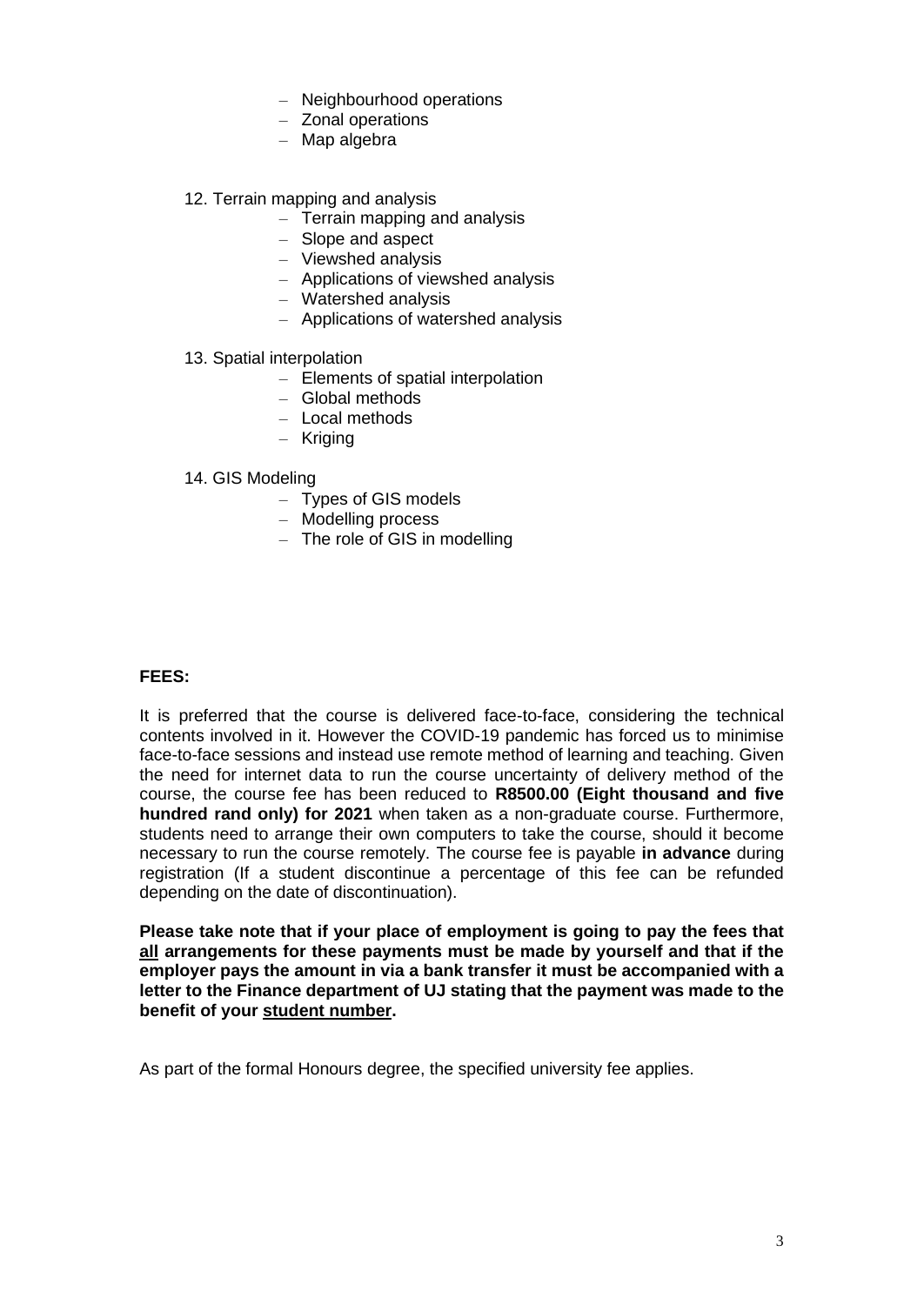#### **APPLICATION:**

Applications to attend the course during the **first semester** must reach the course coordinator by **February 10, 2021 for 2021**. Applications can be made by e-mail or fax, in which the following must be stated:

> Name, I. D. number, address, telephone number, highest academic qualification and place acquired, work experience, and current occupation as well as relevant institution. **Include a copy of your previous study record**. Kindly note that you may be asked to provide a motivation letter for taking the course, if necessary.

*Please take notice of the fact that the university might charge a further administrative fee towards new students not previously enrolled at this university towards the process of input of personal data onto the computer system. This amounted to an extra R350 in the past.*

**Fill in the attached form for enrolment purposes and submit it via in person, email or fax to the address given below. Successful applicants will then start the registration process once they are notified within few days of application.**

> Prof S.G. Tesfamichael Dept. of Geography, Environmental Management and Energy Studies University of Johannesburg P.O. Box 524 Auckland Park 2006

Tel. No. (011) 559-3927 Fax. No (011) 559-2430 E-mail: [sgtesfamichael@uj.ac.za](mailto:sgtesfamichael@uj.ac.za)

#### **TAKE NOTE OF THE FOLLOWING ARRANGEMENTS FOR 2021.**

#### **ENROLMENT:**

**Enrolment starts in the Department of Geography, Environmental Management and Energy Studies as specified below.**

- Place: D2 LAB 344H
- Date: 11/02/2021 16/02/2021
- Time: 9:00 12:30

**You will then be guided through the University's registration processes, including capturing of your details in the institution's database and payment that must be made at registration for the course. Please note that the registration process can be finalised via e-mail communications, if possible.**

#### **FIRST LECTURE:**

Date: February 16, 2021 Time: 13:00 Place: D3 LAB 332